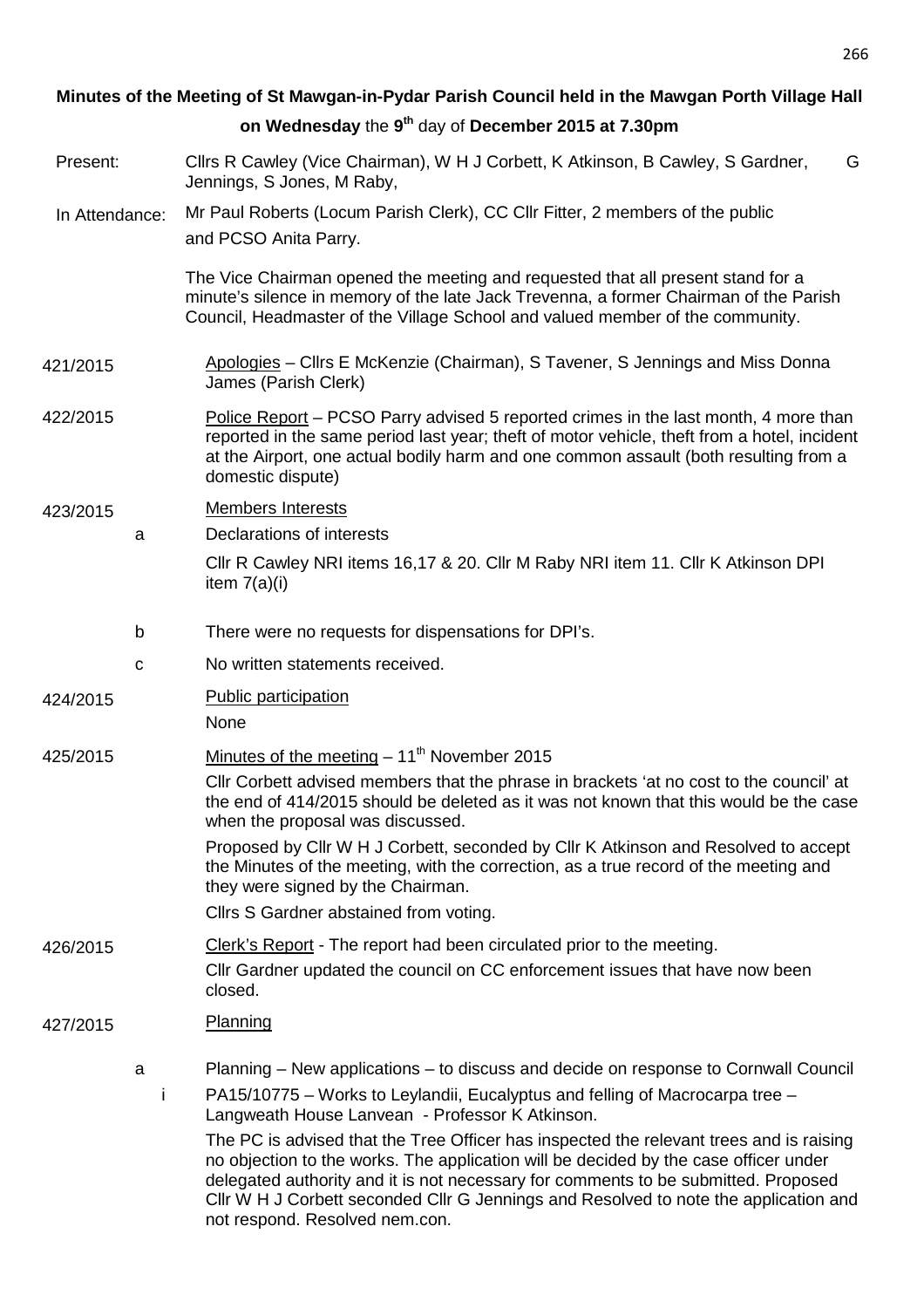## **Cllr K Atkinson left the chamber for this item**

ii Any other planning applications received from Cornwall Council by the time of the meeting:

PA15/10895 – Removal of condition 6 of PA12/02093 to allow the development of 8 dwellings at the site with no restriction on the type of occupation – The Riviera Lodge Inn, Mawgan Porth Trine Developments Ltd.

The PC felt that it needed to consult the case officer in relation to the removal of a condition previously considered necessary by the LPA. In addition the accompanying justification statement suggested that a S106 agreement would be offered to provide affordable housing, but no details of this were supplied. In order to consider these matters and to allow time for feedback from parishioners Proposed Cllr W H J Corbett, seconded Cllr B Cawley and Resolved to defer the application and seek an extension of time for comment. Cllr S Gardner abstained from voting

#### b Advices and decisions by Cornwall Council:

PA15/10158 – The Shed St Mawgan – Change of use from agricultural land to residential curtilage and construction of detached boiler room /machinery/log store – Mr Andrew Williams.

The PC had deferred consideration of this application at the last meeting pending receipt of additional information from the case officer. Although his response did not entirely address the question the PC had raised – Proposed Cllr W H J Corbett, seconded Cllr K Atkinson and Resolved that the PC would not comment further. Cllr S Gardner abstained from voting.

PA15/02549 – Dulce Domum - Resubmission for the erection of a separate dwelling in the side/rear garden.

This application was refused by CC Planning Committee and has gone to appeal. In cases where the PC has raised objections, it is normal practice to make a submission to the Planning Inspectorate. Proposed Cllr W H J Corbett, seconded Cllr K Atkinson and Resolved that the PC restates the original objections and gives supporting reasons for refusal to the Planning Inspectorate through normal channels. Cllr S Gardner abstained from voting and raised a point of order stating that this resolution was made contrary to the PC's Standing Order 11b.

PA15/07497 – New dwelling within the garden of existing house Westward, Trenance – Mr & Mrs J Brown

At its October meeting the PC had resolved to object to this application. In November the case officer indicated he wished to approve the application, and had sent a 5 day protocol letter to the PC, which was forwarded to the PC's Planning Group two days later. As the Planning Group believed that the application was clearly contrary to policies of the statuary Development Plan, it followed that the Group's view was that the application should be refused rather than be sent to the CC Planning Committee with a recommendation for approval. The PC Planning Group, therefore, decided to inform the case officer that it was taking the matter up with the Head of Planning at CC, while providing both of them with a detailed explanation of its reasons for taking this action. The case officer did not respond further to the PC but arranged for planning permission to be granted on 4 December 2015.

During the discussion that took place on the legitimacy of the Planning Group's actions. it was Resolved to suspend Standing Orders to allow Cllr J Fitter (CC) to explain to members why he was not able to request that this application be determined by the Cornwall Council Planning Committee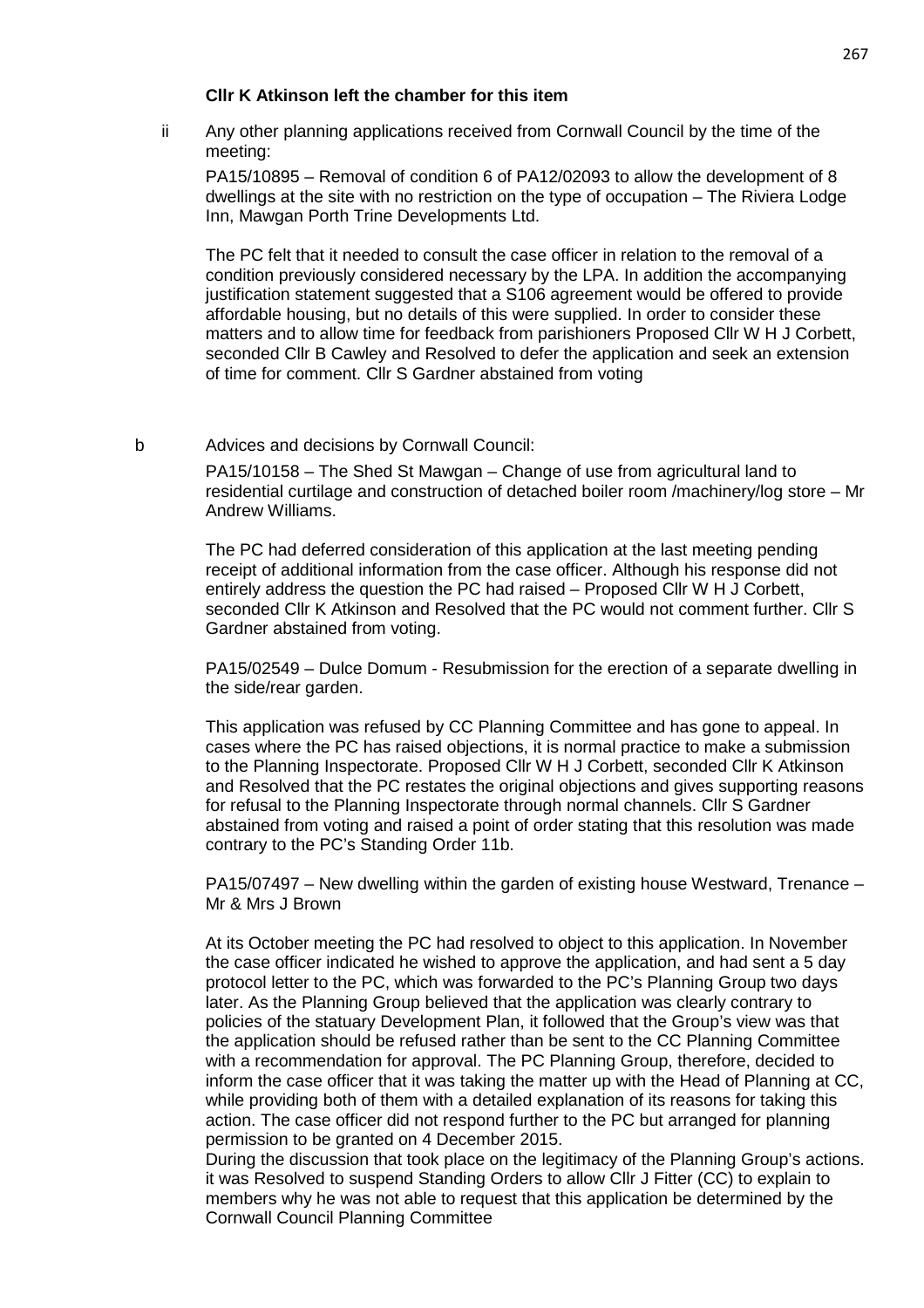c To discuss planning enforcement issues – to refer any new issues and updates The Clerk tabled a letter from CC Planning Enforcement with reference to EN15/02378 – Stationing of a caravan for residential use, land north of Little Lanherne Farm TR8 4HH, stating that the matter had been allocated to a Development Officer for investigation.

**.** 

| 428/2015 |             |    | Working groups:                                                                                                                                                                                                                                                                                                                                                                                                                                                                                          |
|----------|-------------|----|----------------------------------------------------------------------------------------------------------------------------------------------------------------------------------------------------------------------------------------------------------------------------------------------------------------------------------------------------------------------------------------------------------------------------------------------------------------------------------------------------------|
|          | a           |    | <b>Beach and environment</b>                                                                                                                                                                                                                                                                                                                                                                                                                                                                             |
|          |             | İ. | <b>Working Group report</b>                                                                                                                                                                                                                                                                                                                                                                                                                                                                              |
|          |             |    | None                                                                                                                                                                                                                                                                                                                                                                                                                                                                                                     |
|          | b           |    | <b>Amenities</b>                                                                                                                                                                                                                                                                                                                                                                                                                                                                                         |
|          |             | i  | <b>Working Group report</b>                                                                                                                                                                                                                                                                                                                                                                                                                                                                              |
|          |             |    | None                                                                                                                                                                                                                                                                                                                                                                                                                                                                                                     |
|          | $\mathbf C$ |    | <b>Transport and Rights of Way</b>                                                                                                                                                                                                                                                                                                                                                                                                                                                                       |
|          |             | i. | <b>Working Group report</b>                                                                                                                                                                                                                                                                                                                                                                                                                                                                              |
|          |             |    | CIIr M Raby gave the Clerk details of a damaged road sign. Clerk will report precise<br>location to CC Highways.                                                                                                                                                                                                                                                                                                                                                                                         |
| 429/2015 |             |    | To receive reports from meetings - None                                                                                                                                                                                                                                                                                                                                                                                                                                                                  |
| 430/2015 |             |    | To note and discuss if appropriate the correspondence received since the last meeting<br>and any associated actions and expenditure - None                                                                                                                                                                                                                                                                                                                                                               |
| 431/2015 |             |    | To consider applications for burial memorials: the Clerk tabled a request for a new grey<br>granite memorial with inscription for the late Maurice Raby. Proposed Cllr R Cawley,<br>seconded Cllr G Jennings to accept the application. Resolved nem.con.<br>CIIr M Raby left the chamber for this item.                                                                                                                                                                                                 |
| 432/2015 |             |    | To agree signing of the S106 Kernow Solar park agreement. Proposed Cllr K Atkinson,                                                                                                                                                                                                                                                                                                                                                                                                                      |
|          |             |    | seconded Cllr S Jones that the agreement is signed. Resolved nem.con.                                                                                                                                                                                                                                                                                                                                                                                                                                    |
| 433/2015 |             |    | To consider and agree options for damaged bench at Carloggas and any associated<br>actions and expenditure. The Clerk tabled a letter from CC regarding the damage to<br>slats on the bench next to the Bus Shelter at Carloggas. It was Resolved that a cost be<br>obtained to effect repairs and that the item is deferred to next meeting.                                                                                                                                                            |
| 434/2015 |             |    | Clerk vacancy:                                                                                                                                                                                                                                                                                                                                                                                                                                                                                           |
|          | a           |    | Advertisement: Proposed Cllr S Gardner, seconded Cllr K Atkinson that an<br>Advertisement is placed in the Cornish Guardian and on the Society of Local Council<br>Clerks web site and as widely as possible in the local community. Resolved nem.con.<br>It was agreed that CALC should also be informed of the vacancy.                                                                                                                                                                                |
|          | b           |    | Composition of the Staff Panel – Following discussion on the composition of the panel<br>during which Cllr S Gardner volunteered to be a member, it was proposed Cllr W H J<br>Corbett, seconded Cllr M Raby that the composition of the panel is the Chairman, the<br>Vice Chairman and past Chairman Cllr K Atkinson. This was Resolved; voting in favour.<br>Cllrs R Cawley, B Cawley, G Jennings, W H J Corbett, S Jones and M Raby., Cllr K<br>Atkinson abstained and Cllr S Gardner voted against. |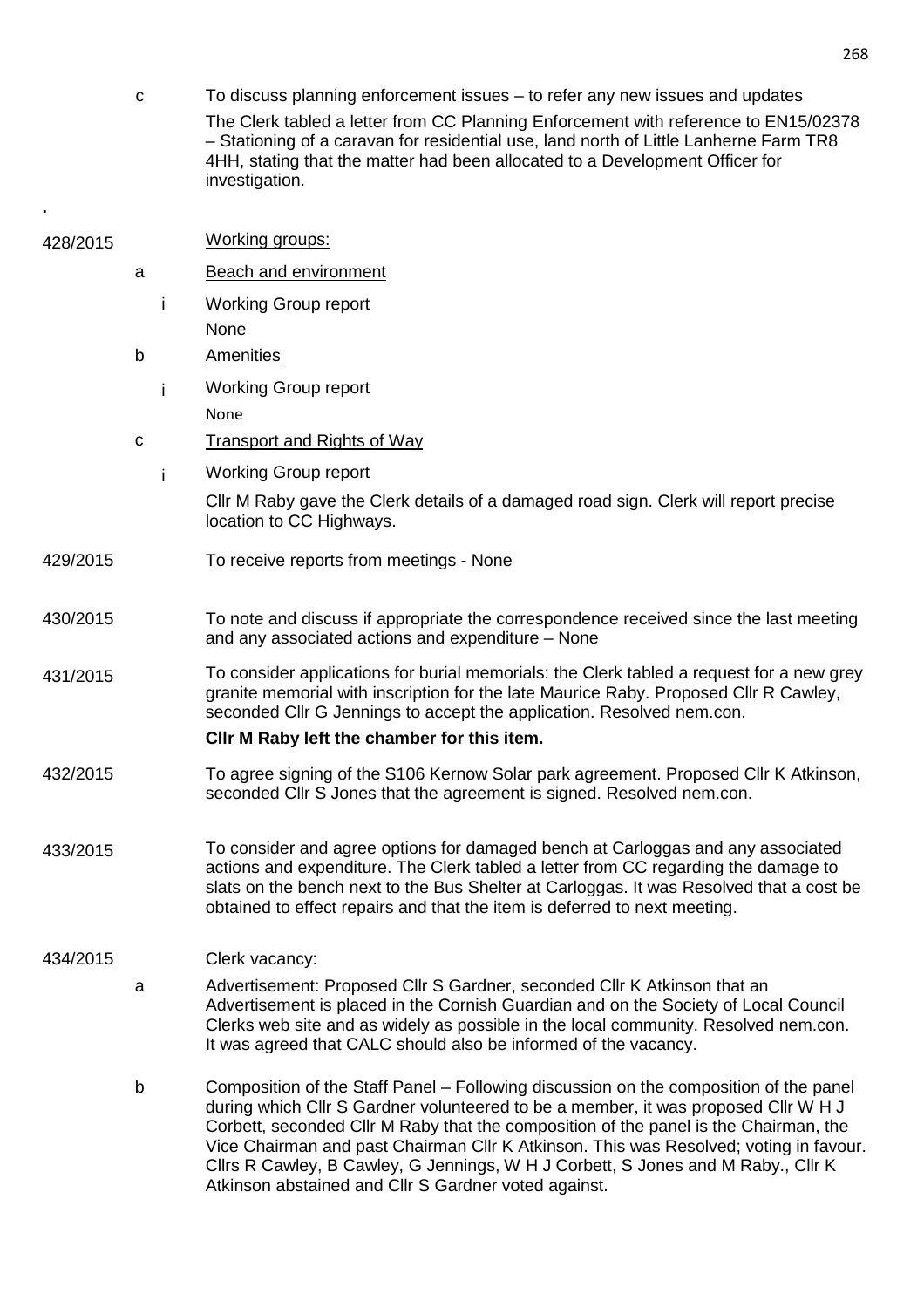c Contract review: Cllr S Gardner requested that consideration is given to inserting a clause in the contract requiring the Clerk to be available to receive communications etc. at fixed times. Cllr G Jennings requested a review of termination of contract conditions and leave arrangements.

## 435/2015 Defibrillator(s)

- a To receive an update and costings from Cllr M Raby: Cllr M Raby reported that the unit cost would be £354 per year plus VAT and maintenance.
- b To consider funding for the annual monitoring/maintenance of up to 2 defibrillators in the parish and agree any actions and expenditure:

Cllr M Raby advised that the Falcon Inn and the Merrymoor have been fundraising for these items. It was suggested that further support for funds should be sought from community organisations and that the PC will monitor progress.

436/2015 Parish Council Maintenance Contract – to consider and decide upon the tenders. received for the contract, and agree any associated actions and expenditure:

> **Exempt Business: Due to the confidential nature of the business about to be transacted, publicity would be prejudicial to the public interest and the press and public will be excluded from the next part of the meeting and they are instructed to withdraw - in accordance with the Public Bodies(Admissions to Meetings) Act 1960 (as amended).**

All members of the public had already left the meeting

**Cllr R Cawley left the chamber for the next two items (agenda items 16 and 17).** 

## **It was Resolved that Cllr K Atkinson takes the Chair.**

 The Chairman advised members that 7 invitations to tender had been requested. But only two replies (tender A and Tender B) had been received by the closing date of 12 noon on Friday 4 December 2015. There were no late entries. The tenders were opened by the Chairman and after lengthy discussion regarding the provision and service offered by each contractor, proposed Cllr S Gardner, seconded Cllr S Jones that council accepts Tender A, the higher priced contract, on the grounds that it includes consumables and that it states that the contractor is registered under the Safe Contractor Scheme and holds a Chapter 8 Road Safety Certificate. Additionally, it would allow the council to consider reducing assets by disposing of the mower and lower running costs.

 Voting - In favour Cllrs S Gardner and S Jones. Against, Cllrs W H J Corbett, B Cawley and M Raby. Abstentions, Cllrs G Jennings and K Atkinson. The Proposal was not carried.

 Proposed Cllr W H J Corbett, seconded Cllr B Cawley that the council accepts Tender B and that such certificates deemed necessary for the work involved are produced.

 Proposed Cllr S Gardner, seconded by Cllr K Atkinson, an amendment to the proposal adding " that meets the insurance requirements of the PC" after the words, 'are produced'. The amendment was carried. Votes in favour, Cllrs K Atkinson, W H J Corbett, S Jones, B Cawley, M Raby and G Jennings. Cllr S Gardner abstained.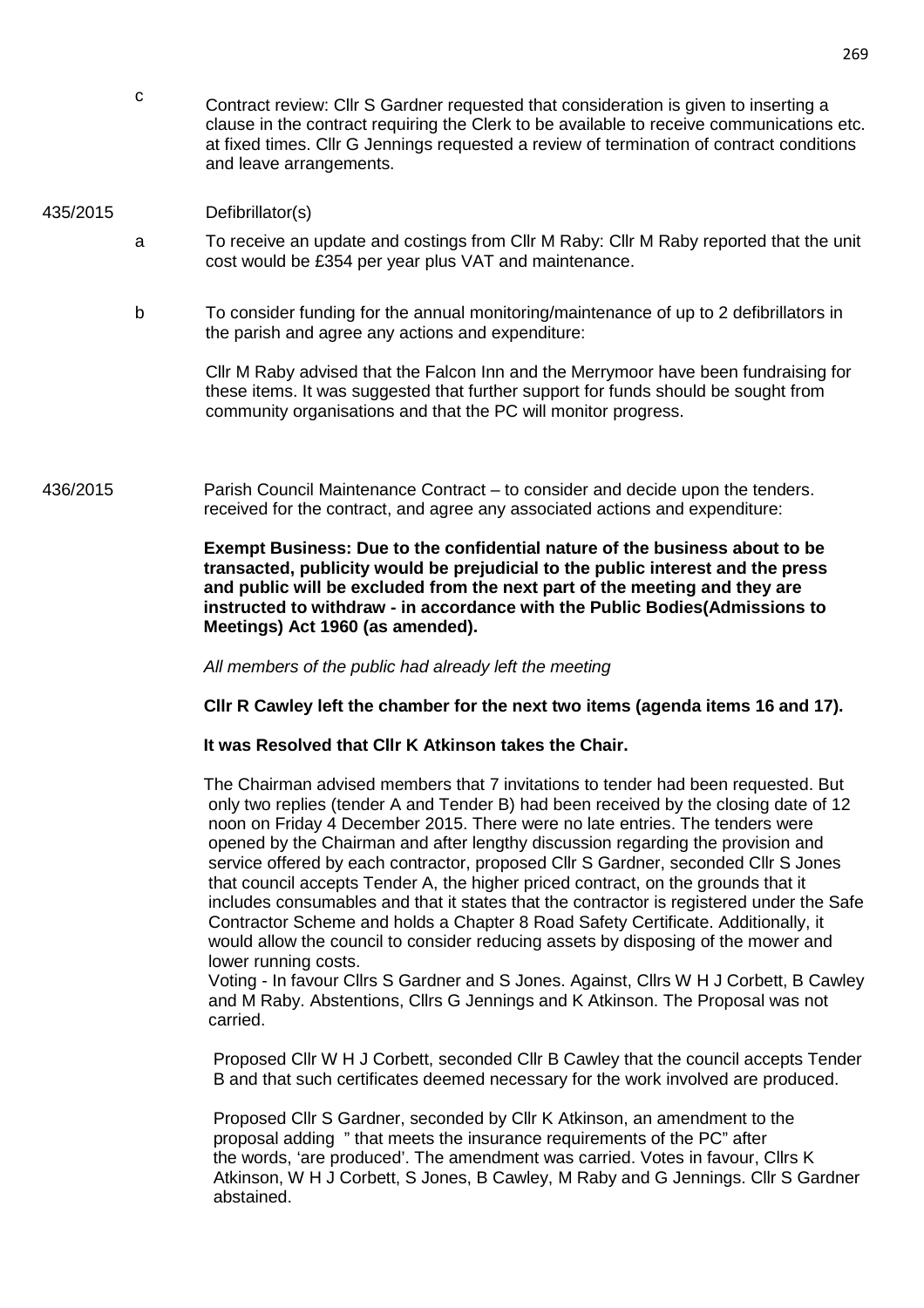Proposed Cllr W H J Corbett, seconded Cllr B Cawley and Resolved that the council accepts Tender B, and that such certificates deemed necessary for the work involved are produced that meets the insurance requirements of the PC. Voting in favour, Cllrs K Atkinson, W H J Corbett, S Jones, B Cawley, M Raby and G Jennings. Cllr S Gardner abstained.

At this juncture it was Resolved to extend the meeting by thirty minutes.

# 437/2015 Footpaths maintenance contract:

.

- a To consider and agree the provision of footpaths maintenance in the parish after a lengthy discussion it was proposed Cllr W H J Corbett seconded Cllr S Jones that the contract is kept in house and put out to tender. The proposal was carried, Voting in favour, Cllrs K Atkinson, W H J Corbett, S Jones, B Cawley, M Raby and G Jennings. Voting against, Cllr S Gardner.
- b To consider and agree the details of a contract (if applicable) and any associated actions and expenditure: Proposed Cllr S Gardner that in the first 12 month contract the PC seek to set a fixed sum and a contractor to work within that sum over the year to ascertain the footpaths that need cutting in our parish. This Proposal was did not receive a seconder as required by Standing Orders.

## **Cllr R Cawley returned to the Chamber to take the Chair.**

 At this juncture it was Resolved to extend the meeting by a further thirty minutes in order to complete the remaining urgent business.

438/2015 To approve the expenditure budget and agree the precept for 2016/17: Cllr S Jones advised the Locum Clerk that she had not received any paperwork for this item or an agenda for this meeting. The Locum Clerk apologised for this oversight.

> The working group report on the budget for 2016/17, drawn up by Cllrs E McKenzie, K Atkinson and W H J Corbett, had been circulated prior to the meeting. Cllr S Gardner had also circulated to members his suggested revised budget and precept figure.

 Cllr K Atkinson explained the rationale behind the budget proposals which set the precept at £40,000 and also the role of Mr B White (independent accountant), in reviewing the figures.

 Proposed Cllr W H J Corbett, seconded Cllr S Jones and Resolved that the council accept the receipts and payments figures in the budget as presented. Cllr S Gardner voted against the Proposal.

 Members gave consideration to Cllr S Gardner's suggested budget which indicated a small percentage increase in the precept in keeping with that imposed on County Councils. Proposed Cllr S Gardner that the council set a precept of £35,700. This Proposal was not seconded, therefore it was not put to the vote.

 After further discussion, Proposed Cllr W H J Corbett, seconded Cllr K Atkinson and Resolved that a reduced precept of £37,000 is set. Voting in favour Cllrs K Atkinson, W H J Corbett, S Jones, B Cawley, M Raby and G Jennings. Voting against, Cllr S Gardner.

**Cllr R Cawley left the chamber for the next item (agenda item 20)**